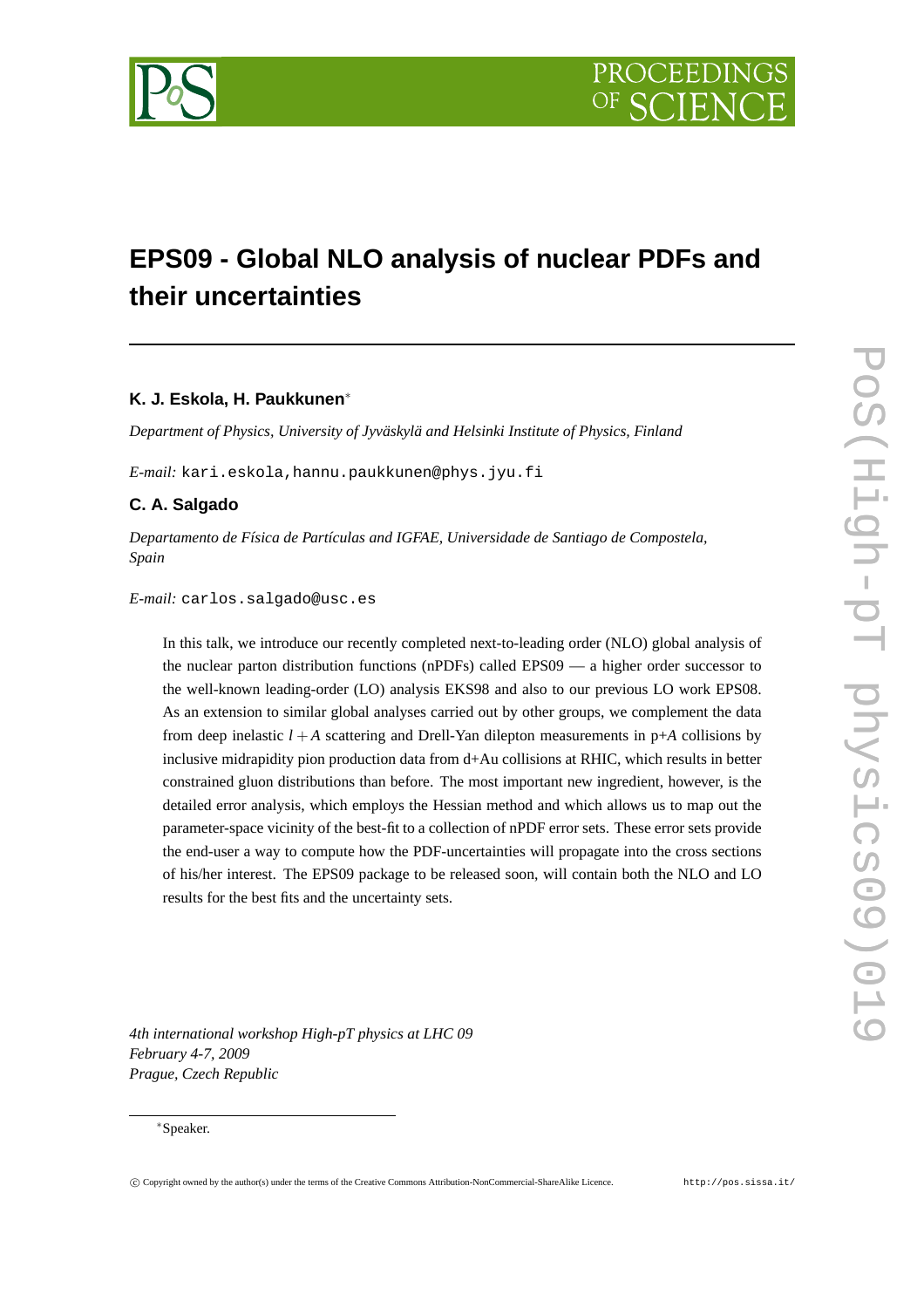# **1. Introduction**

The global analyses of the free-nucleon parton distribution functions (PDFs) are based on three fundamental aspects of QCD: asymptotic freedom, collinear factorization and scale evolution of the PDFs. These properties allow to compute the inclusive hard process cross-sections, schematically

$$
\sigma_{AB\rightarrow h+X}=\sum_{i,j}f_i^A(Q^2)\otimes\hat{\sigma}_{ij\rightarrow h+X}\otimes f_j^B(Q^2)+\mathscr{O}\left(Q^2\right)^{-n},
$$

where  $f_i$ s denote the universal, process-independent PDFs obeying the DGLAP [1] evolution equations, and  $\hat{\sigma}_{i}$ <sub>*i*→*h*+*X*</sub> are perturbatively computable coefficients. This approach has proven to work extremely well with increasingly more different types of data included in the analyses. In the case of bound nucleons the validity of factorization is not as well established (see e.g. Ref. [2]), but it has nevertheless turned out to provide a very good description of the world data from deep inelastic scattering (DIS) and Drell-Yan (DY) dilepton measurements involving nuclear targets [3, 4, 5, 6, 7, 8]: in the nuclear environment the shape of the PDFs, however, is different from the free-nucleon PDFs. Here, we give an overview of our recent NLO global analysis of the nuclear PDFs (nPDFs) and their uncertainties [9].

### **2. Analysis method and framework**

Our analysis follows the usual global DGLAP procedure:

• The PDFs are parametrized at a chosen initial scale  $Q_0^2$  imposing the sum rules. In this work we do not parametrize the absolute nPDFs, but the nuclear modification factors  $R_i^A(x,Q_0^2)$  encoding the relative difference to the free-proton PDFs through

$$
f_i^A(x, Q^2) \equiv R_i^A(x, Q^2) f_i^{\text{CTEQ6.1M}}(x, Q^2).
$$
 (2.1)

Above,  $f_i^{\text{CTEQ6.1M}}$  $\frac{CTEQ6.1M}{N}(x,Q^2)$  refers to the CTEQ6.1M set of free proton PDFs [10] in the  $\overline{MS}$ scheme and zero-mass variable flavour-number scheme. We consider three different modification factors:  $R_V^A(x, Q_0^2)$  for both *u* and *d* valence quarks,  $R_S^A(x, Q_0^2)$  for all sea quarks, and  $R_G^A(x, Q_0^2)$  for gluons.

- $\bullet$  The absolute PDFs at the parametrization scale  $Q_0^2$  are connected to other perturbative **scales**  $Q^2 > Q_0^2$  **through the DGLAP evolution.** In this way, also the nuclear modification factors  $R_i^A(x, Q^2)$  become scale-dependent and the initial flavour-independence may also disappear. An efficient numerical solver for the parton evolution is an indispensable tool for any global analysis, but in the case of nPDFs this is even more critical as we always need to perform the evolution separately for 13 different nuclei — an order of magnitude more computation time than what is needed in a free-proton analysis.
- **The cross-sections are computed using the factorization theorem.** In the present analysis the DIS and DY data constitute the main part of the experimental input, but we also employ the midrapdity  $\pi^0$ -production data measured in d+Au collisions at RHIC. Inclusion of the  $\pi^0$ -data provides important further constraints for the gluon modification that are partly complementary to the DIS and DY data.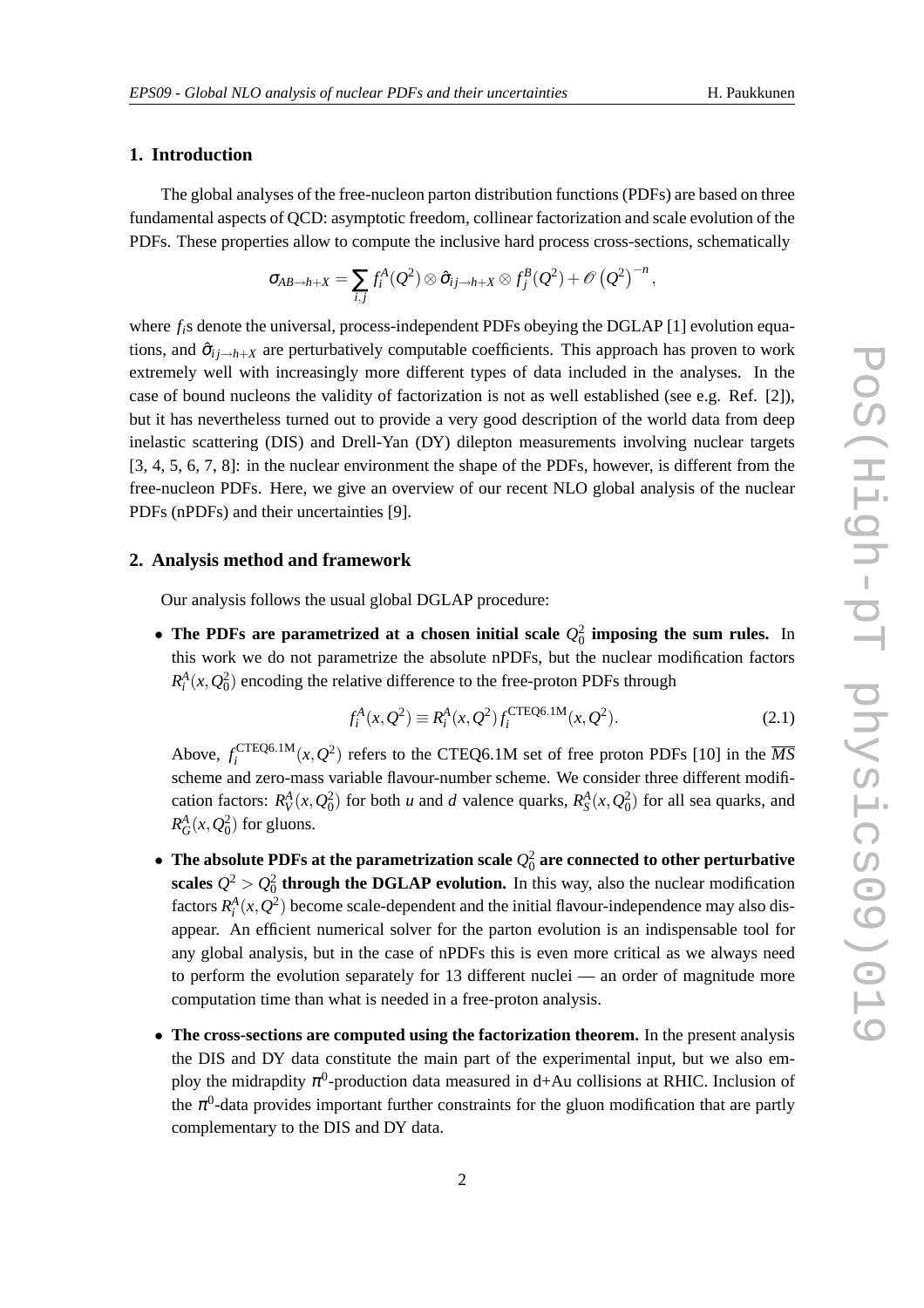• **The computed cross-sections are compared with the experimental data, and the initial parametrization is varied until the best agreement with the data is found.** Our definition for the "best agreement" is based on minimizing the following  $\chi^2$ -function

$$
\chi^2(\{a\}) \equiv \sum_N w_N \chi^2_N(\{a\}) \tag{2.2}
$$

$$
\chi_N^2(\{a\}) \equiv \left(\frac{1-f_N}{\sigma_N^{\text{norm}}}\right)^2 + \sum_{i \in N} \left[\frac{f_N D_i - T_i(\{a\})}{\sigma_i}\right]^2. \tag{2.3}
$$

Within each data set *N*,  $D_i$  denotes the experimental data value with  $\sigma_i$  point-to-point uncertainty, and  $T_i$  is the theory prediction corresponding to a parameter set  $\{a\}$ . If an overall normalization uncertainty  $\sigma_N^{\text{norm}}$  is specified by the experiment, the normalization factor  $f_N \in [1 - \sigma_N^{\text{norm}}, 1 + \sigma_N^{\text{norm}}]$  is introduced. Its value is determined by minimizing  $\chi^2_N$  and the final  $f_N$  is thus an output of the analysis. The weight factors  $w_N$  are used to amplify the importance of those data sets whose content is physically relevant, but contribution to  $\chi^2$ would otherwize be too small to have an effect on the automated  $\chi^2$  minimization.

In addition to finding the parameter set  $\{a^0\}$  that optimally fits the experimental data, quantifying the uncertainties stemming from the experimental errors has become an increasingly important topic in the context of global PDF analyses. The Hessian method [11] provides a practical way of treating this issue. It is based on a quadratic approximation for the  $\chi^2$  around its minimum  $\chi_0^2$ ,

$$
\chi^2 \approx \chi_0^2 + \sum_{ij} \frac{1}{2} \frac{\partial^2 \chi^2}{\partial a_i \partial a_j} (a_i - a_i^0)(a_j - a_j^0) \equiv \chi_0^2 + \sum_{ij} H_{ij} (a_i - a_i^0)(a_j - a_j^0), \tag{2.4}
$$

which defines the Hessian matrix *H*. Non-zero off-diagonal elements in the Hessian matrix are a sign of correlations between the original fit parameters, invalidating the standard (diagonal) error propagation formula

$$
(\Delta X)^2 = \left(\frac{\partial X}{\partial a_1} \cdot \delta a_1\right)^2 + \left(\frac{\partial X}{\partial a_2} \cdot \delta a_2\right)^2 + \cdots
$$
 (2.5)

for a PDF-dependent quantity (cross section)  $X$ . Therefore, it is useful to diagonalize the Hessian matrix, such that

$$
\chi^2 \approx \chi_0^2 + \sum_i z_i^2,\tag{2.6}
$$

where each  $z_i$  is a certain linear combination of the original parameters around  $\{a^0\}$ . In these variables, the usual form of the error propagation

$$
(\Delta X)^2 = \left(\frac{\partial X}{\partial z_1} \cdot \delta z_1\right)^2 + \left(\frac{\partial X}{\partial z_2} \cdot \delta z_2\right)^2 + \cdots
$$
 (2.7)

stands on a much more solid ground. How to determine the size of the deviations  $\delta z_k$  is, however, a difficult issue where no universally agreed procedure exists. We consider 15 parameters in the expansion (2.6) and the prescription which we adopt here is to choose each  $\delta z_k$  such that  $\chi^2$  grows by a certain fixed amount  $\Delta \chi^2$ . Requiring each data set to remain close to its 90%-confidence range, we end up with a choice  $\Delta \chi^2 = 50$  (see Appendix A of Ref. [9] for details).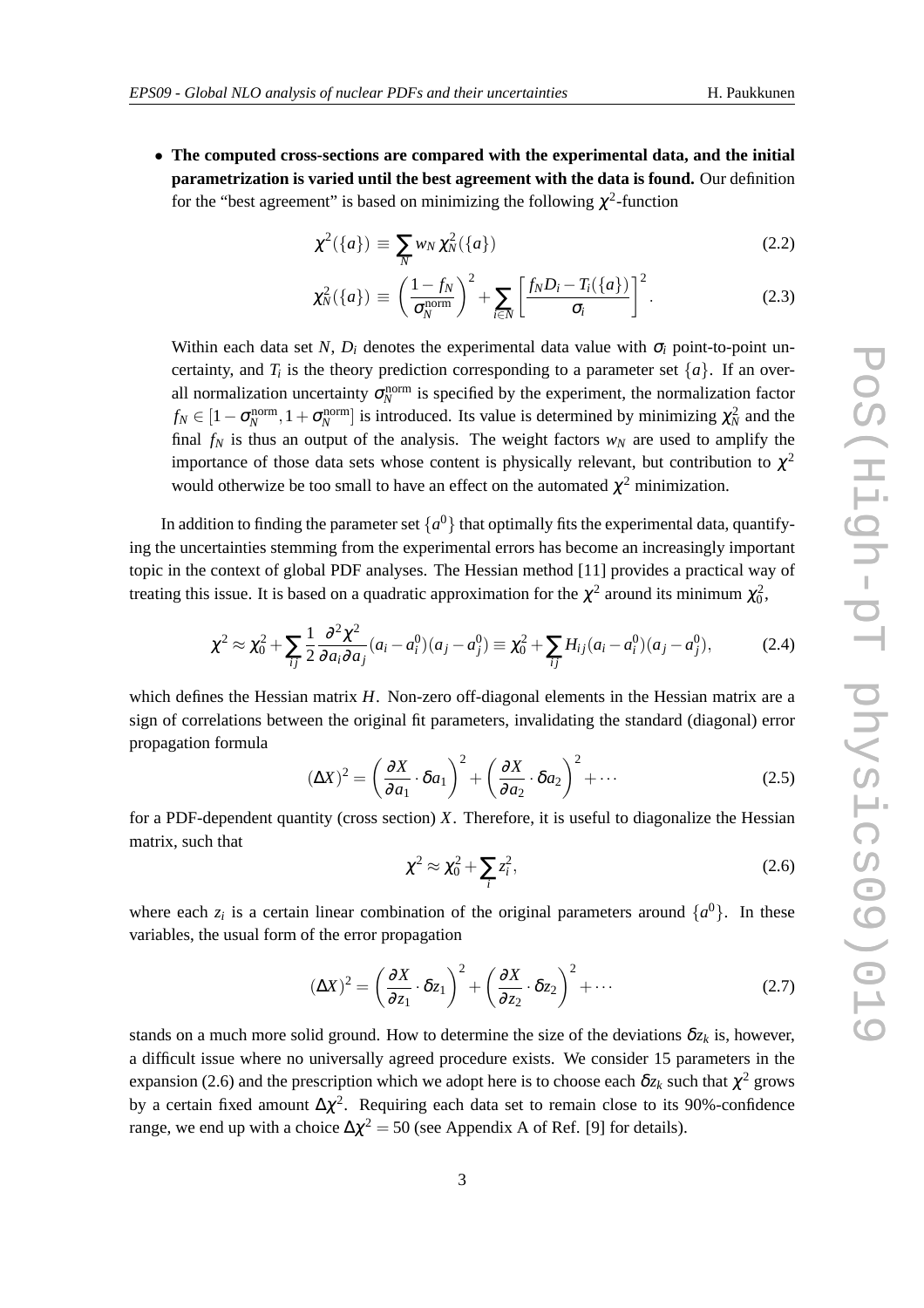Much of the practicality of the Hessian method resides in constructing PDF error sets, which we denote by  $S_k^{\pm}$ . Each  $S_k^{\pm}$  is obtained by displacing the fit parameters to the positive/negative direction along  $z_k$  such that  $\chi^2$  grows by the chosen  $\Delta \chi^2 = 50$ . Approximating the derivatives in Eq. (2.7) by a finite difference, we may then re-write the error formula as

$$
(\Delta X)^2 = \frac{1}{4} \sum_{k} \left[ X(S_k^+) - X(S_k^-) \right]^2,\tag{2.8}
$$

where  $X(S_k^{\pm})$  denotes the value of the quantity *X* computed by the set  $S_k^{\pm}$ . If the lower and upper uncertainties ∆*X* <sup>±</sup> differ, they should be computed separately, using the prescription [12]

$$
(\Delta X^+)^2 \approx \sum_{k} \left[ \max \left\{ X(S_k^+) - X(S^0), X(S_k^-) - X(S^0), 0 \right\} \right]^2
$$
\n
$$
(\Delta X^-)^2 \approx \sum_{k} \left[ \max \left\{ X(S^0) - X(S_k^+), X(S^0) - X(S_k^-), 0 \right\} \right]^2,
$$
\n(2.9)

where *S* <sup>0</sup> denotes the best fit.

Along with the grids and interpolation routine for the best NLO and LO fits, our new release — a computer routine called EPS09 [13] — contains also 30 error sets required for computation of the uncertainties to nuclear cross-section ratios similar to those we present in the following section. However, as can be understood from the definition (2.1), the total uncertainty in the absolute nPDFs is a combination of uncertainties from the baseline set CTEQ6.1M and those from the nuclear modifications  $R_i^A$ . Therefore, if an absolute cross-section is computed, also the CTEQ6.1M errorsets (with the EPS09 central set) should be included when calculating its uncertainty.

# **3. Results**

In this section we present a selection of results from the NLO analysis. First, in Fig. 1 we plot the obtained modifications at two scales, at  $Q_0^2 = 1.69 \,\text{GeV}^2$  and at  $Q^2 = 100 \,\text{GeV}^2$ , which is to demonstrate the scale-dependence of the modifications and their uncertainties. One prominent feature to be noticed is that even if there is a rather large uncertainty band for the small-*x* gluon modification  $R_G^A$  at  $Q_0^2$ , the scale evolution tends to bring even a very strong gluon shadowing close to no shadowing at  $Q^2$  ∼ 100 ${\rm GeV}^2$  — a very clear prediction of the DGLAP approach.

The DIS data constitutes the bulk of the experimental data available for the global analysis of nPDFs. In Fig. 2 we show some of the measured nuclear modifications for  $(l + A)$  DIS structure functions with respect to Deuterium,

$$
R_{F_2}^{\mathcal{A}}(x, Q^2) \equiv \frac{F_2^{\mathcal{A}}(x, Q^2)}{F_2^{\mathcal{A}}(x, Q^2)},
$$
\n(3.1)

and the comparison with our EPS09 NLO results. The shaded bands denote the uncertainty derived from the 30 EPS09NLO error sets and, as should be noticed, their width is comparable to the error bars in the experimental data. This *a posteriori* supports the validity of our procedure for determining the  $\Delta \chi^2$ . Similar conclusion can be drawn upon inspecting the nuclear effects in the Drell-Yan data

$$
R_{\rm DY}^{\rm A}(x_{1,2}, M^2) \equiv \frac{\frac{1}{A} d\sigma_{\rm DY}^{\rm pA} / dM^2 dx_{1,2}}{\frac{1}{2} d\sigma_{\rm DY}^{\rm pd} / dM^2 dx_{1,2}},
$$
(3.2)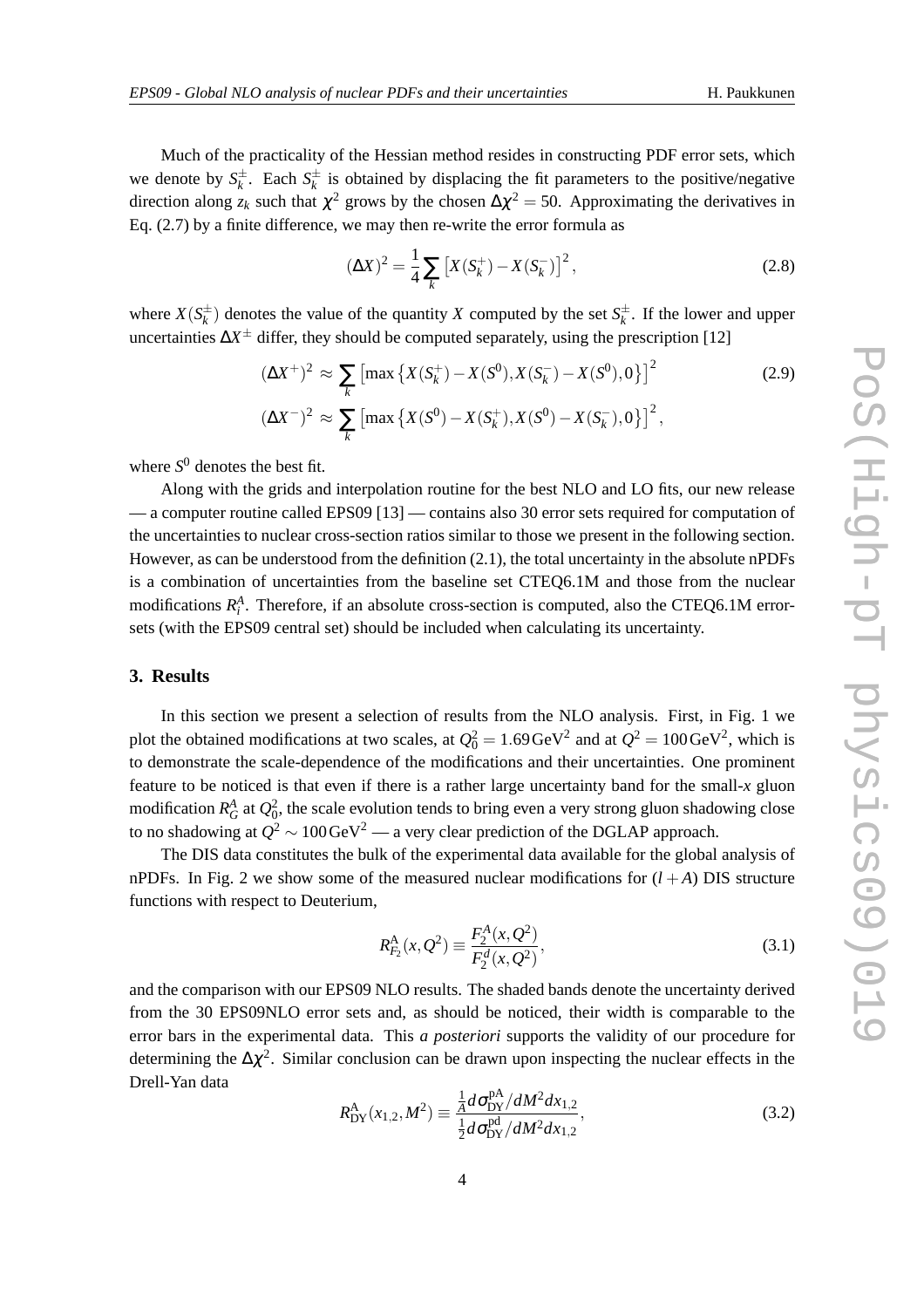

**Figure 1:** The nuclear modifications  $R_V$ ,  $R_S$ ,  $R_G$  for Lead at our initial scale  $Q_0^2 = 1.69 \text{ GeV}^2$  and at  $Q^2 =$  $100 \text{ GeV}^2$ . The thick black lines indicate the best-fit results, whereas the dotted green curves denote the individual error sets. The shaded bands are computed using Eq. (2.9).



**Figure 2:** The calculated NLO  $R_{F_2}^A(x, Q^2)$  (filled symbols and error bands) compared with the NMC 95 [14] and the reanalysed NMC 95 [15] data (open symbols).

where  $M^2$  is the invariant mass of the lepton pair and  $x_{1,2} \equiv \sqrt{M^2/s}e^{\pm y}$  (*y* is the pair rapidity). Comparison to the E772 and E866 data is shown in Fig. 3. Let us mention that the E772 data at  $x_2 > 0.1$  carry some residual sensitivity also to the gluons and sea quarks, which has not been noticed before.

The nuclear modification for inclusive pion production in  $d+Au$  collisions relative to  $p+p$  is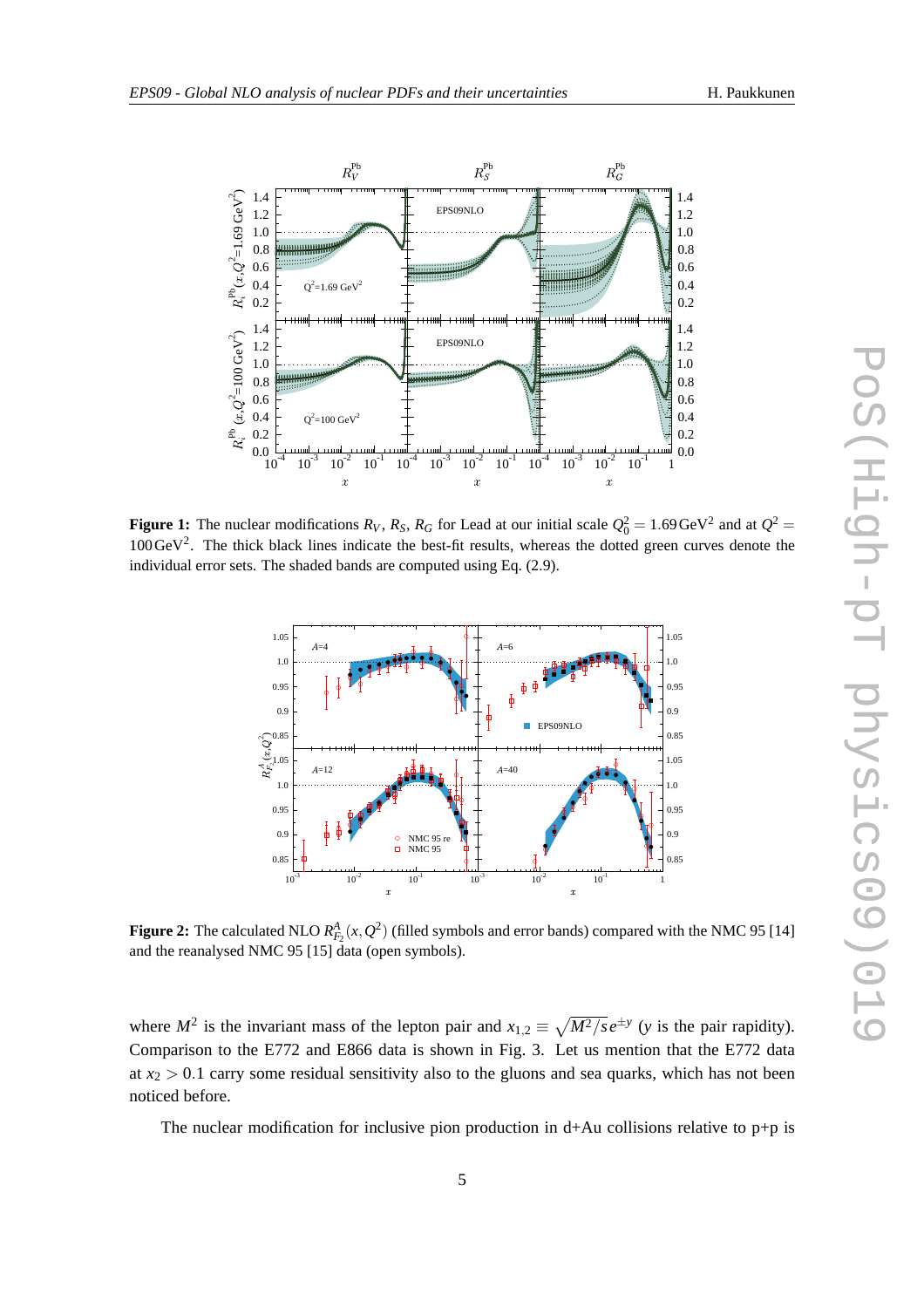



**Figure 3:** The computed NLO  $R_{DY}^{\mathbf{A}}(x, M^2)$  (filled squares and error bands) as a function of  $x_1$  and  $x_2$  compared with the E866 [17] and the E772 [16] data (open squares).



**Figure 4:** The computed  $R_{dAu}$  (thick black line and blue error band) at  $y = 0$  for inclusive pion production compared with the PHENIX [18] data (open squares). The error bars are the statistical uncertainties, and the yellow band indicates the point-to-point systematic errors. The PHENIX data have been multiplied by the optimized normalization factor  $f_N = 1.03$ , which is an output of our analysis. The STAR data [19] (open circles), multiplied by  $f_N = 0.90$ , are also shown although they were not included in the EPS09 analysis.

defined as

$$
R_{\text{dAu}}^{\pi} \equiv \frac{1}{\langle N_{\text{coll}} \rangle} \frac{d^2 N_{\pi}^{\text{dAu}}/dp_T dy}{d^2 N_{\pi}^{\text{pp}}/dp_T dy} \stackrel{\text{min-bias}}{=} \frac{\frac{1}{2A} d^2 \sigma_{\pi}^{\text{dAu}}/dp_T dy}{d^2 \sigma_{\pi}^{\text{pp}}/dp_T dy},
$$
(3.3)

where  $p_T$ , *y* are the transverse momentum and rapidity of the pion, and  $\langle N_{\text{coll}} \rangle$  denotes the number of binary nucleon-nucleon collisions. A comparison with the PHENIX and STAR data is shown in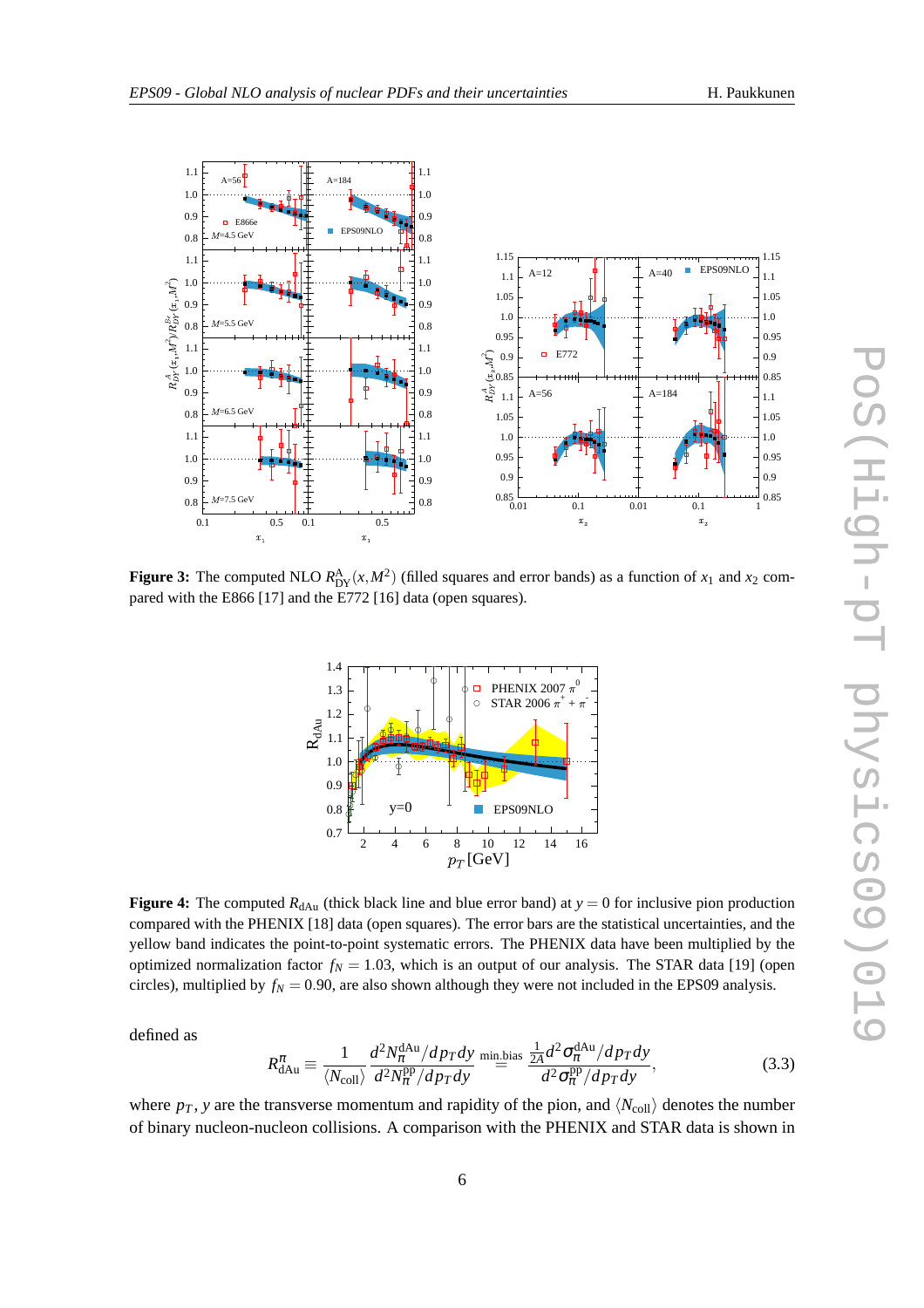Fig. 4, and evidently, the shape of the spectrum gets very well reproduced by our parametrization. The downward trend toward large  $p_T$  provides direct evidence for an EMC-effect in the large-*x* gluons, while the suppression toward small  $p<sub>T</sub>$  is in line with the gluon shadowing. No additional effects are needed to reproduce the observed spectra. It is also reassuring that this shape is practically independent of the fragmentation functions used in the calculation — modern sets like [20, 21, 22] all give equal results.

Special attention should be paid to the scale-breaking effects in the data and to their good description by the DGLAP evolution. These effects are clearly visible e.g. in the E886 Drell-Yan data in Fig. 3 where the trend of diminishing nuclear effects toward larger invariant mass *M*<sup>2</sup> is observed. Also, from the DIS data as a function of  $Q^2$ , shown in Fig. 5, the general features can be filtered out: At small *x* the  $Q^2$ -slopes tend to be positive, while toward larger *x* the slopes gradually die out and become even slightly negative.



**Figure 5:** The calculated NLO scale evolution (solid black lines and error bands) of the ratio  $F_2^{\text{Sn}}/F_2^{\text{C}}$  and  $F_2^C/F_2^D$ , compared with the NMC data [23] for several fixed values of *x*.

To close this section we show, in Fig. 6, a comparison of the nuclear modifications for Lead from all available global NLO analyses. The comparison is shown again at  $Q_0^2 = 1.69 \text{ GeV}^2$  and at  $Q^2 = 100 \,\text{GeV}^2$ . Most significant differences — that is, curves being outside our error bands are found from the sea quarks and gluons. At low x, the differences shrink when the scale  $Q^2$  is increased, but at the high-*x* region notable discrepancies persist at all scales. Most of the differences are presumably explainable by the assumed behaviours of the fit functions, but also the choices for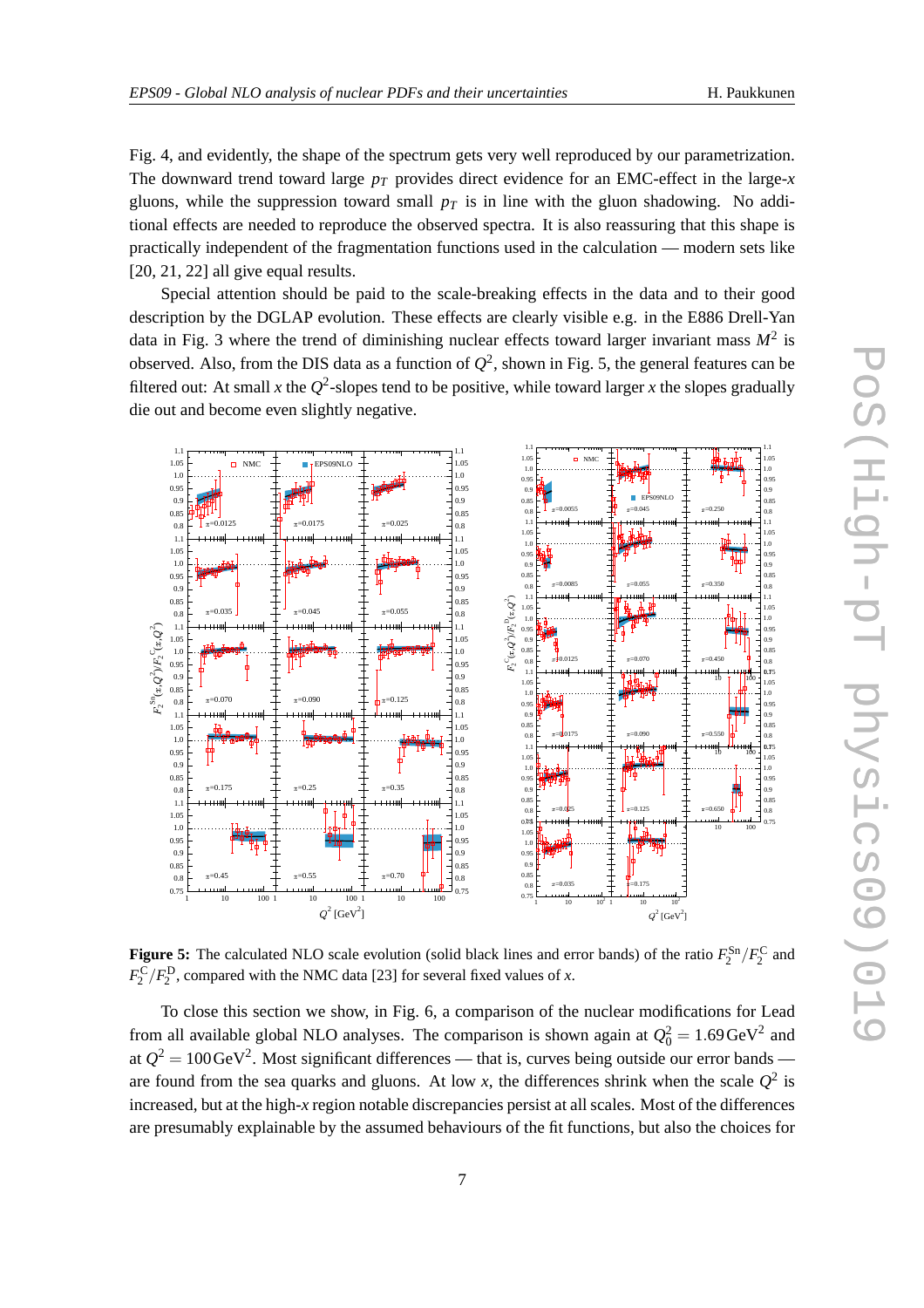the considered data sets (e.g. HKN and nDS do not implement the pion data), and differences in the definition of  $\chi^2$  carry some importance.



**Figure 6:** Comparison of the nuclear modifications for Lead at  $Q^2 = 1.69 \,\text{GeV}^2$  and at  $Q^2 = 100 \,\text{GeV}^2$  from the NLO global DGLAP analyses HKN07 [7], nDS [8] and this work, EPS09.

# **4. Hadrons in the forward direction in d+Au at RHIC?**

In our previous article [6], we studied the case of a very strong gluon shadowing, motivated by the suppression in the nuclear modification  $R_{dAu}$  for the negatively-charged hadron yield in the forward rapidities ( $\eta = 2.2, 3.2$ ) measured by the BRAHMS collaboration [24] in d+Au collisions at RHIC. We now return to this issue by applying the EPS09NLO parametrization to this specific process. The EPS09 predictions (with fDSS fragmentation functions [25]) compared with the BRAHMS data for the absolute  $h^-$  spectra,

$$
\frac{d^3N^{\rm pp}}{d^2p_Tdy} \stackrel{\text{min. bias}}{=} \frac{1}{\sigma_{NN}^{\rm inelastic}} \frac{d^3\sigma^{\rm pp}}{d^2p_Tdy} \quad ; \quad \frac{d^3N^{\rm dAu}}{d^2p_Tdy} \stackrel{\text{min. bias}}{=} \frac{\langle N_{\rm coll} \rangle}{\sigma_{NN}^{\rm inelastic}} \frac{\frac{1}{2A}d^3\sigma^{\rm dAu}}{d^2p_Tdy}, \tag{4.1}
$$

are shown in Fig. 7. In the  $\eta = 2.2$  bin, the measured p+p and d+Au spectra are both in good agreement with the NLO pQCD. However, in the most forward  $\eta = 3.2$  bin in the p+p case, there is a systematic and significant discrepancy between the measured and computed  $p_T$  spectra. This observation casts doubts on any conclusion made from the nuclear modification  $R_{dAu}$  alone clearly, one should first account for the absolute baseline spectrum in p+p collisions. This is why we have not included this BRAHMS data set in our global analysis, either.

### **5. Summary**

We have here outlined our NLO analysis of nPDFs. The very good agreement with the experimental data  $\chi^2/N \approx 0.79$  — especially the correct description of the scaling-violation effects —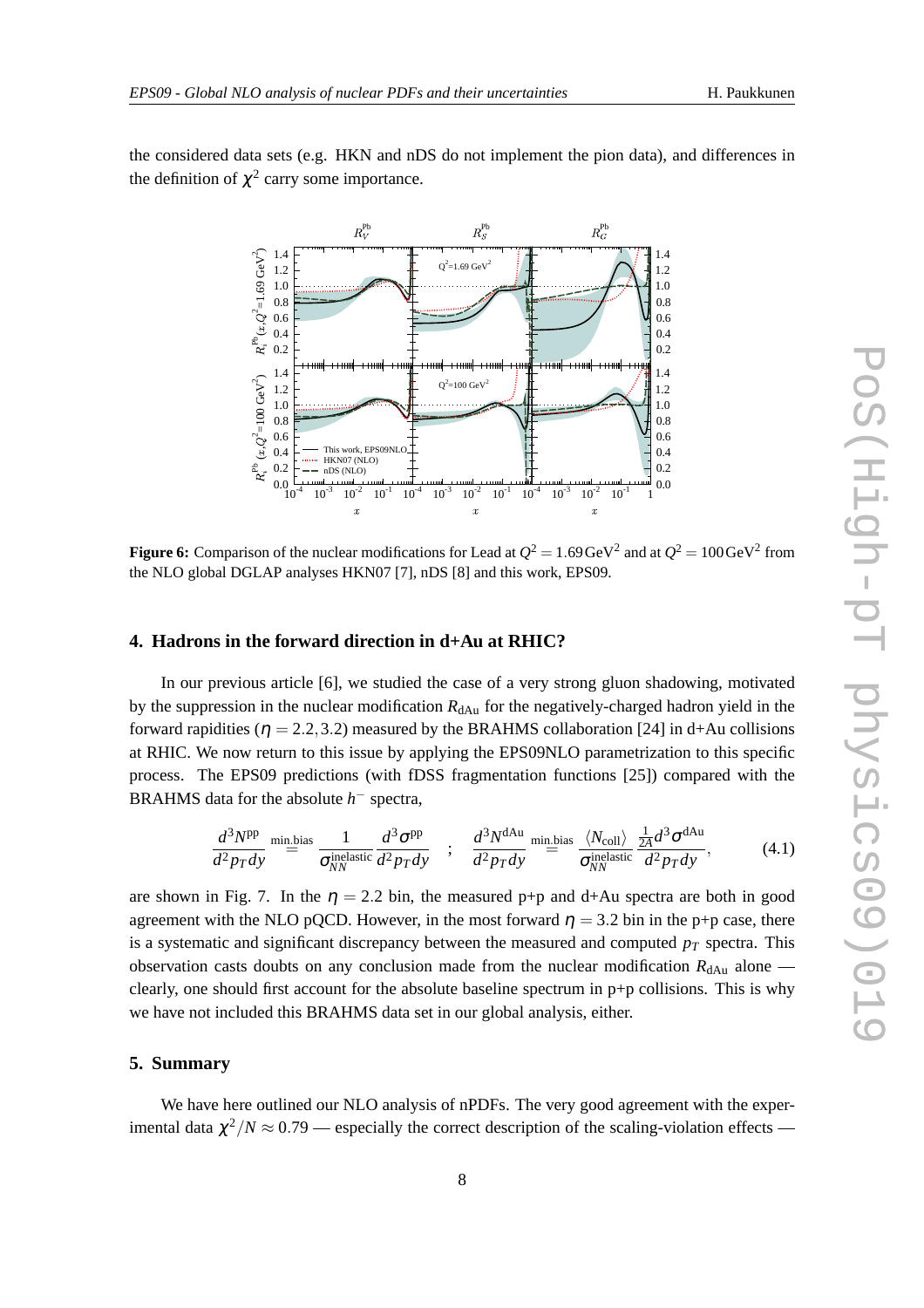

**Figure 7:** Inclusive *h* <sup>−</sup> yield in p+p and d+Au collisions. The experimental *p<sup>T</sup>* -binned data [24] are shown by open squares with statistical and systematical errors added in quadrature. The blue band indicates the 90% confidence range derived from the CTEQ6.1M and EPS09 uncertainties. The calculated cross-sections have been averaged over the *p<sup>T</sup>* -bin width.

lends support to the validity of collinear factorization in nuclear collisions. In addition to the best fit, we have distilled the experimental errors into the 30 nPDF error-sets, which encode the relevant parameter-space neighbourhood of the  $\chi^2$  minimum. All these sets will be available as a computer routine at [13] for general use.

Although not discussed here, we have also performed the leading-order (LO) counterpart of the NLO analysis as we want to provide the uncertainty tools also for the widely-used LO framework. The best-fit quality is very similar both in LO and NLO, but the uncertainty bands become somewhat smaller when going to higher order. In the LO case, our error analysis indeed accommodates also the strong gluon shadowing suggested in our previous work EPS08 [6].

In the near future, more RHIC data will become available and published, and factorization will be tested further. Also p+*A* runs at the LHC would be welcome for this purpose. Even better possibilities for the nPDF studies would, however, be provided by the lepton-ion colliders like the planned eRHIC or LHeC.

During the recent years, the free-proton PDF analyses have gradually shifted to a better organized prescription for treating the heavy quarks than the zero-mass scheme employed in this analysis and in CTEQ6.1M. Such general-mass scheme should be especially important e.g. in the case of charged-current neutrino interactions. Interestingly, the CTEQ collaboration has lately looked also at this type of data among other neutrino-Iron measurements [26], and noticed that the best fit tends to point to somewhat different nuclear modifications than what have been obtained in the global nPDF analyses. Both the extension of the nPDF analysis to the general-mass scheme and a systematic investigation of the possible discrepancies between neutrino and other data, remains as future work.